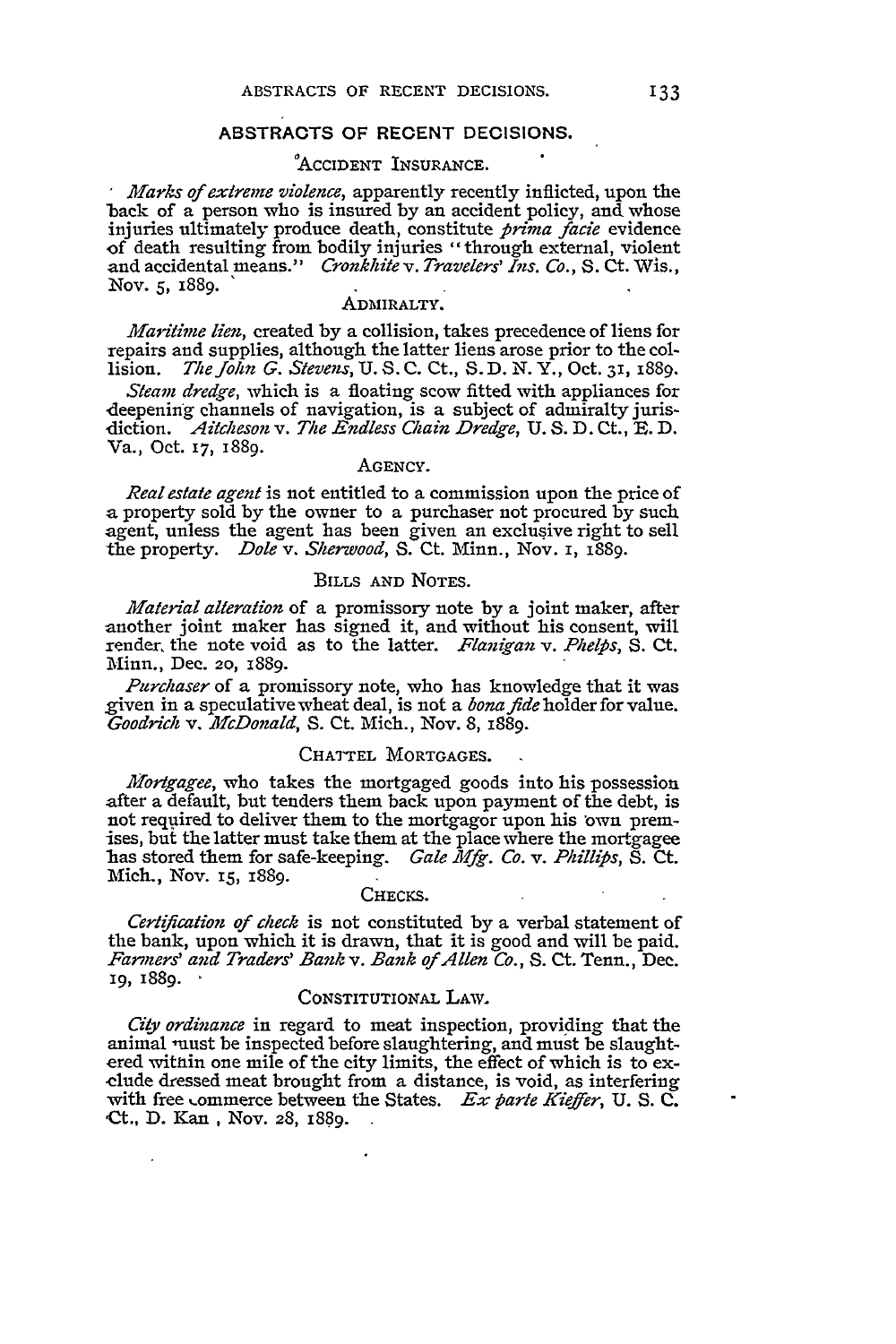*Dentists* may be required by a State statute to obtain a certificate from a board of examiners, as a pre-requisite to continuing practice within the State ; such requirement is a proper exercise of the police power of the State and is not unconstitutional. *Gosnall v. State,* **S.** Ct. Ark., Nov. 9, 1889.

*Limited Liability Act* of June 19, 1886, which extended the benefit of limited liability legislation to vessels engaged in inland navigation, is valid, in view of the power of Congress to regulate com- merce. *The Katie,* U. S. D. Ct., S. D. Ga., Nov. **12;** 1889.

### CORPORATIONS.

*Foreign corporation*, by its failure to comply with the statutory conditions entitling it to do business in a State, does not render a conveyance to it of property located in such State void, so that it may be attacked collaterally by a private person. *Fritts v. Pahner,* S. Ct. U. S., Nov. **25,** 1889.

# CRImiNAL LAw.

*Forgery* is constituted by a letter, falsely purporting to come from the owner of a diploma and requesting the custodian of such diploma to deliver it to bearer, the alleged forger. *Alexander v. State, Ct.* App. Tex., Nov. 9, 1889.

## FIRE **INSURANCE.**

*Notice of loss* was requested **by** the insured to be given to the company by the local agent the day after the fire, but the agent re- plied that he had already sent notice, in consequence of which statement the insured did not notify the company ; the notice sent by the agent, which did not purport to be given on behalf of the insured, was duly received by the company; the requirement of the policy as to notice was sufficiently complied with. *Loeb v. American: Cent. Ins. Co.,* S. Ct. Mo., Nov. 18, 1889.

### INTERSTATE COMMERCE LAW.

*Refusal to transpiort stock* in the cars of a certain live-stock transportation company at the same rate as in the cars of another such company, when the railroad has different contracts with the two companies and can use the cars of the latter to its own better advantage, is not an "unjust discrimination" within the meaning of the Interstate Commerce Act. *U. S.* v. *Delaware, L. & W. R. R. Co.,* U. S. C. Ct., N. D. N. Y., Oct. r8, 1889.

### JURISDICTION.

Federal courts have no jurisdiction of proceedings *in rem*, taken under a State statute against the property of a non-resident defendant, who has not been personally served or appeared. *Harland v. United Lines Tel. Co.,* U. S. C. Ct., D. Conn., Nov. **14,** 1889.

*"No Aan's Land,"* so-called, is subject to the criminal jurisdiction of the United States Court for the Eastern District of Texas. *In refackson,* U. S. C. Ct., D. Kan., Nov. **28,** 1889.

*Suit to set aside sale* of lands forfeited to a State, the parties being citizens of different States, is within the jurisdiction of the Federal

134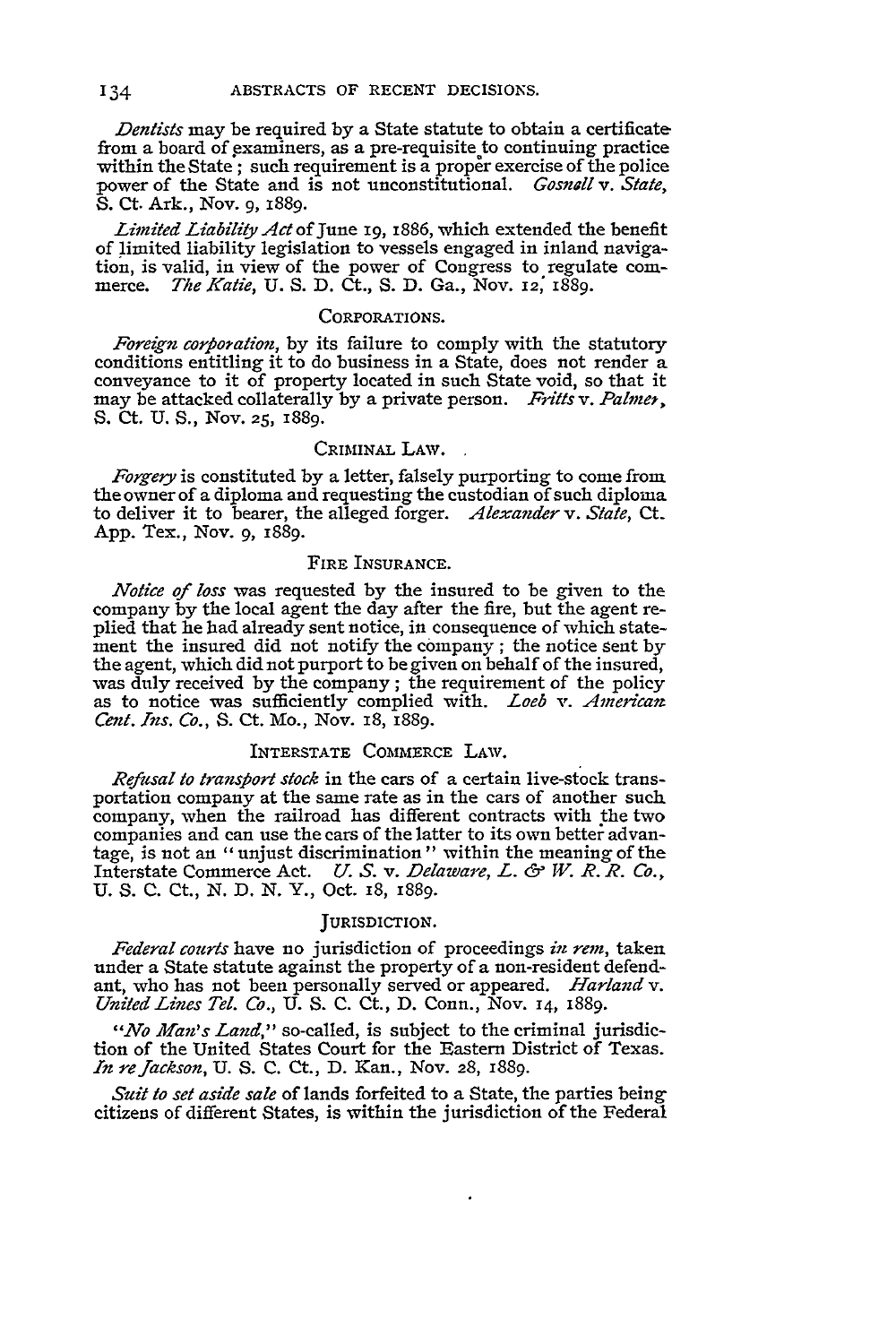courts, and a deed for such lands, although made in pursuance of the order of the State court, may be avoided by the former tribunals. *De Forest v. Thompson,* U. S. C. Ct., D. W. Va., Nov. 14, 1889.

#### LIFE INSURANCE.

*Agent of insurance company,* after being informed **by** an applicant for a policy that he held certificates of membership in certain co- operative societies, told him that such certificates were not considered insurance, and wrote, in answer to the question whether the applicant had any other insurance on his life, "no other;" the policy contained a condition rendering it void, if any of the statements in the application were untrue; the act of the agent in making such answer was the act of the company, and the latter was insurance of the kind to which the question referred. *Continental Life Ins. Co. v. Chamberlain,* S. Ct. U. S., Nov. **25,** 1889.

*Mutual benefit society* is subject to the same rules of law in the interpretation of its contracts as a mutual life insurance company, in the absence of any statutory distinction. *Block v. Valley Mitt. Ins. Asso.,* **S.** Ct. Ark., Nov. 9, 1889.

## LIMITATION.

*Adverse possession* will not affect the holder of a certificate of purchase of land from the United States, until his patent is issued, as his right to maintain ejectment against one wrongfully in possession of the land does not accrue until the issuance of the patent. *Redfleld v. Parks,* S. Ct. **U. S.,** Nov. 18, 1889.

# PUBLIC LANDS.

*Timber,* unlawfully severed from public mineral lands and purchased by a railroad company for use upon its locomotives and cars, can be recovered for in a suit by the United States against the railroad. *U. S.* v. *Eureka &" P. R. R. Co.,* U. S. C. Ct., D. Nev., Nov. **23,** 1889.

# RAILROADS.

*Driving for two miles* on a railroad track, after entering it upon a crossing which was maintained by the railroad company in a negligent manner, is such contributory negligence as will excuse the latter from liability for injuries sustained by the person so driving, and the drunkenness of the person thus injured will not affect the question of his negligence. *McDonald v. Chicago, ff. &" St. P. Ry. Co.,* **S.** Ct. Wis., Nov. **5,** 1889.

*Look-out for stock* upon its track need not be kept by a railroad sonable care, after the stock is discovered by him, to prevent injury to it. *Memphis & L. Ry. Co.* v. *Kerr,* **S.** Ct. Ark., Nov. 2, 1889.

# REMOVAL OF CAUSES.

*Extension of time to answer* beyond the limit expressly provided in a State statute, does not extend the time to file a petition for re- moval to the Federal Court. *Velie v. Manufacturers' Accident Indemnity Co.,* U. S. C. Ct., E. D. Wis., Dec. i8, 1889.